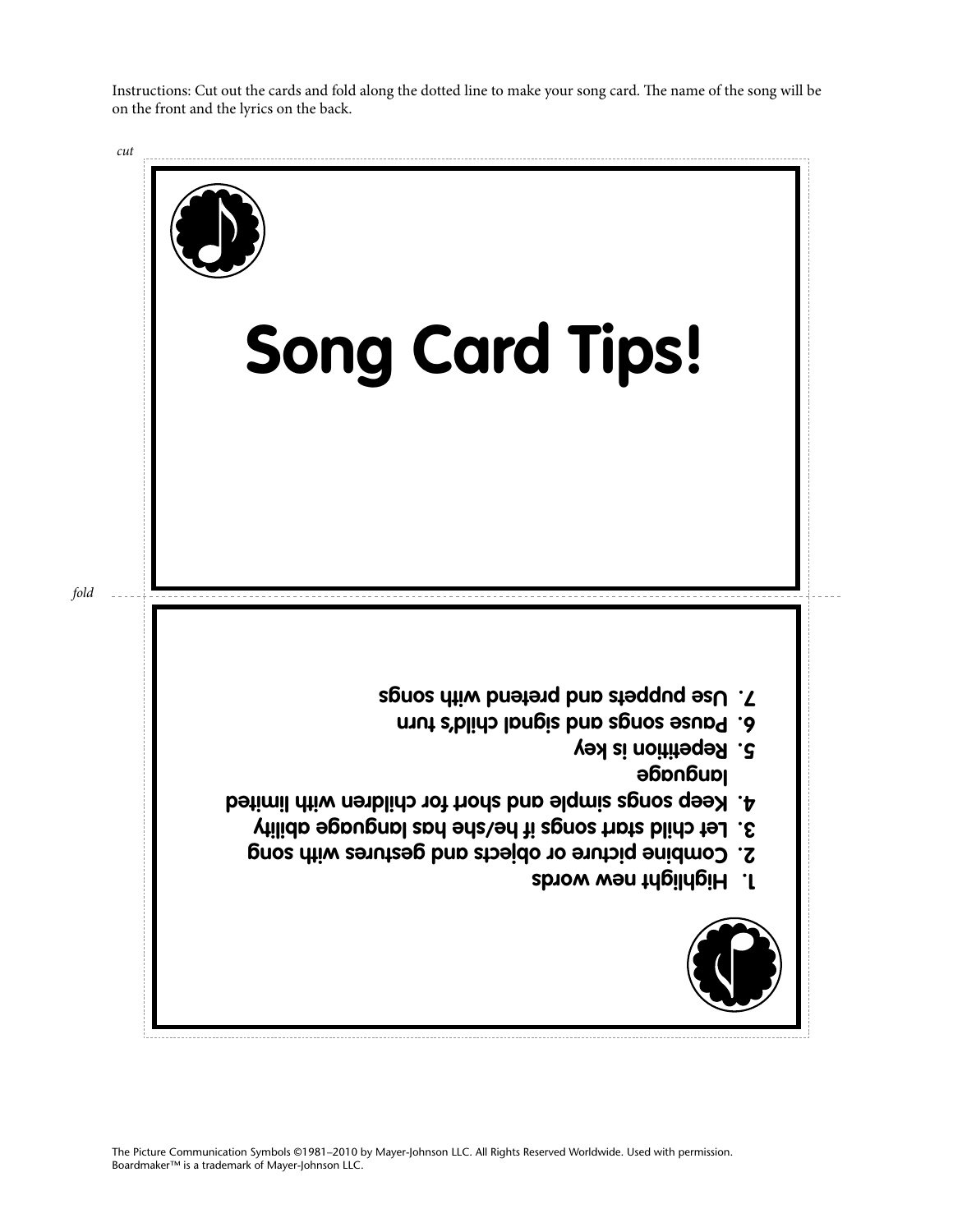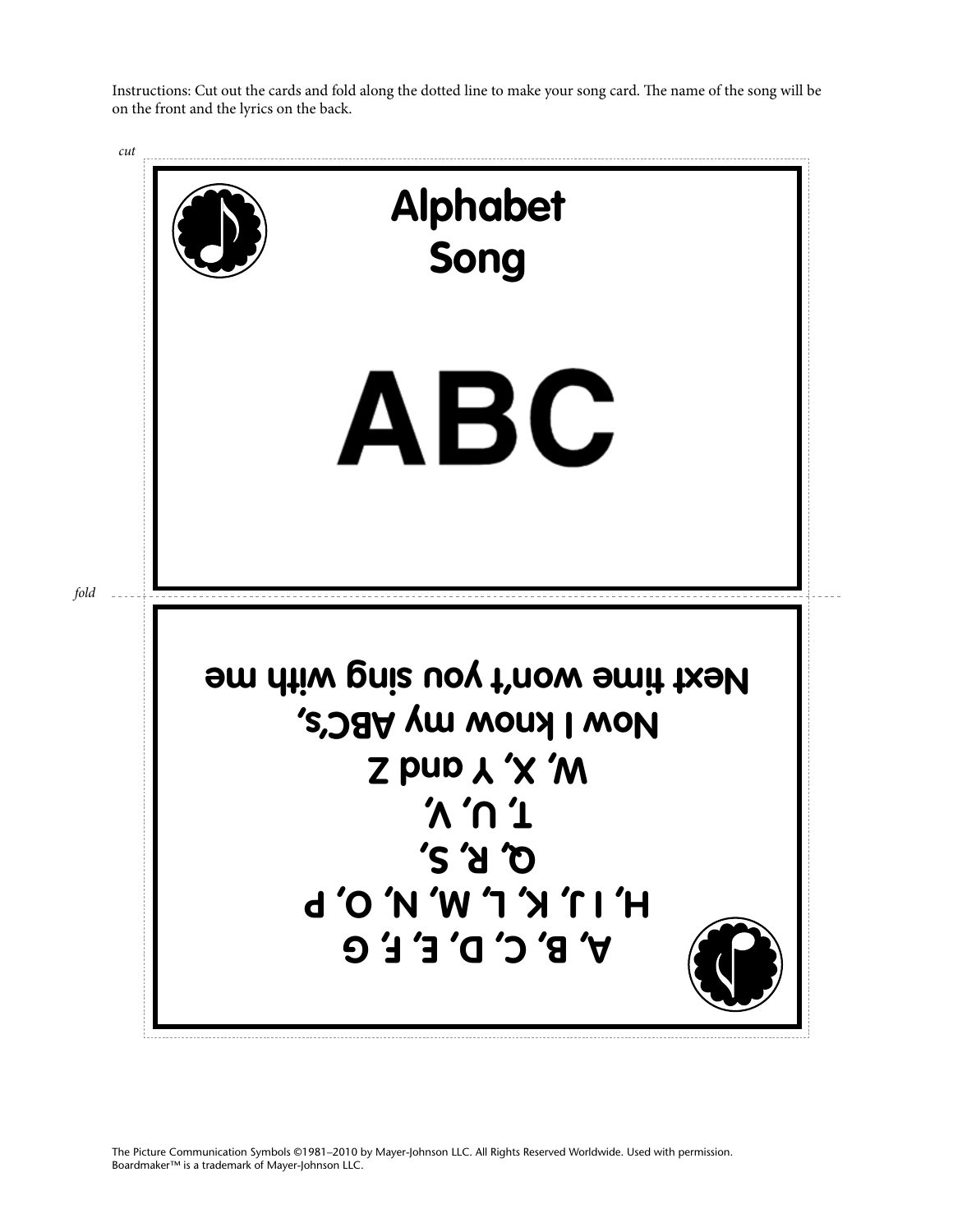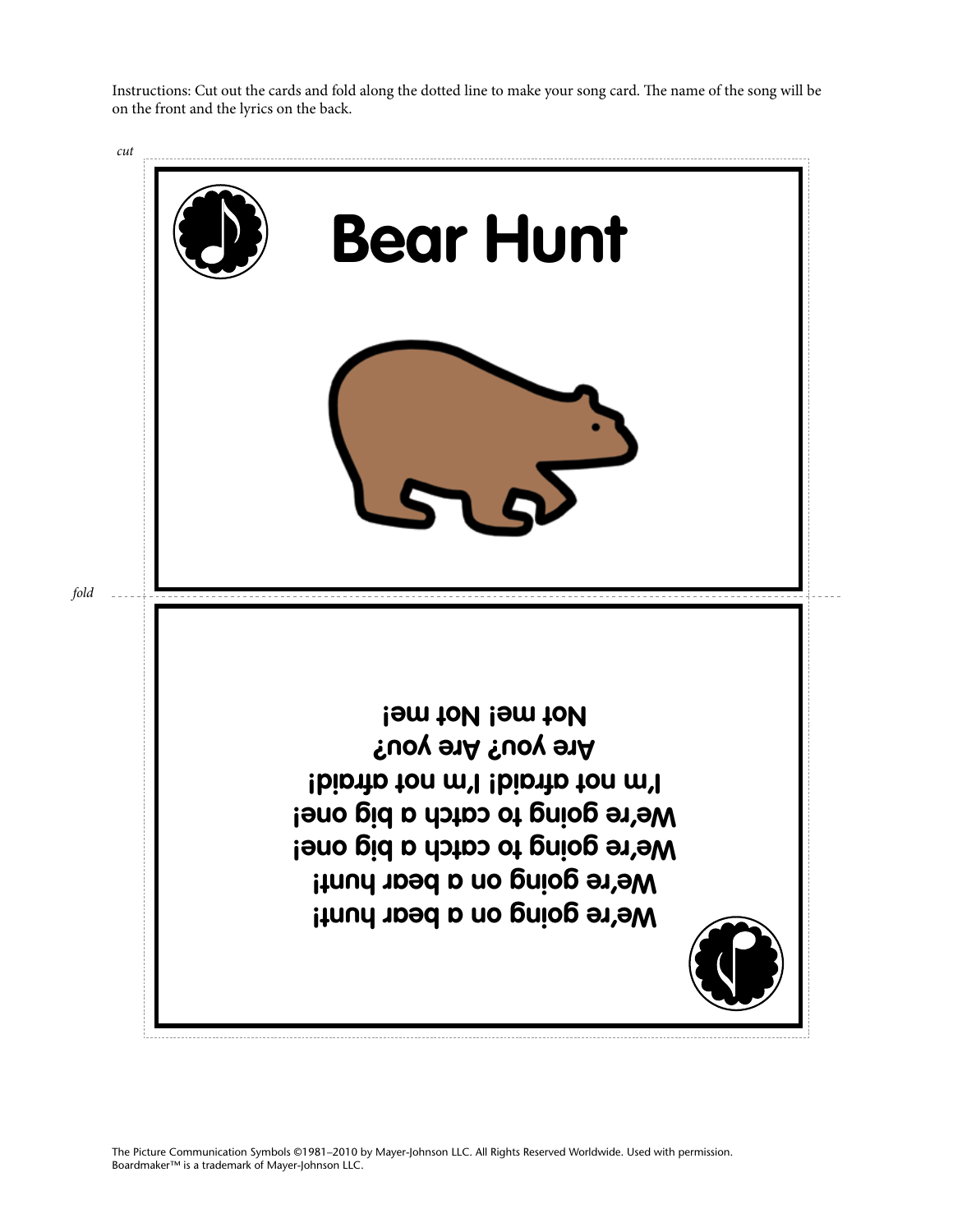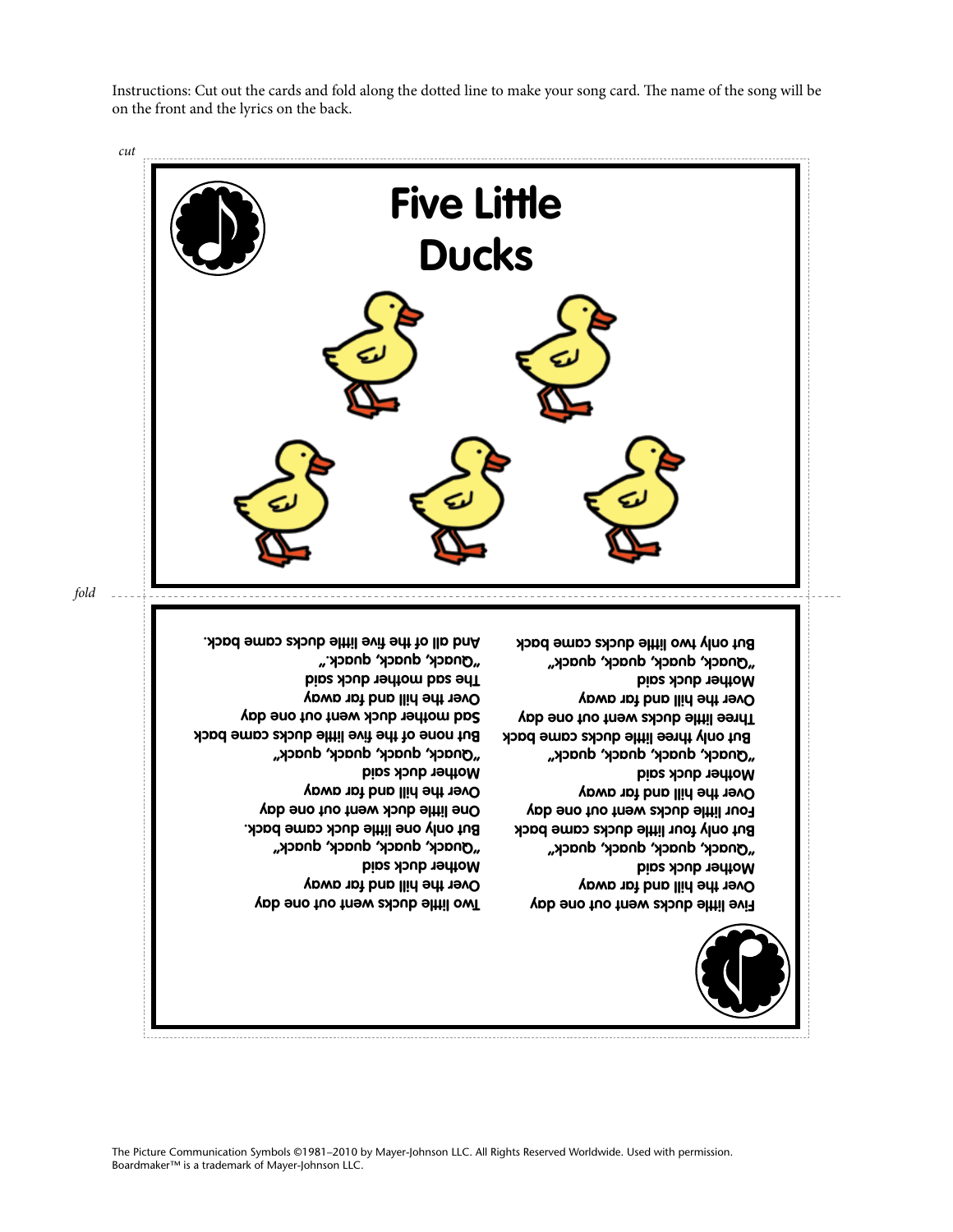*cut fold* **Five Little Monkeys Five little monkeys jumping on the bed One fell off and bumped his head Momma called the doctor and the doctor said No more monkeys jumping on the bed! Four little monkeys jumping on the bed One fell off and bumped his head Momma called the doctor and the doctor said No more monkeys jumping on the bed! Three little monkeys jumping on the bed One fell off and bumped his head Momma called the doctor and the doctor said No more monkeys jumping on the bed! Two little monkeys jumping on the bed One fell off and bumped his head Momma called the doctor and the doctor said No more monkeys jumping on the bed! One little monkey jumping on the bed One fell off and bumped his head Momma called the doctor and the doctor said Put those monkeys right to bed No more monkeys jumping on the bed!**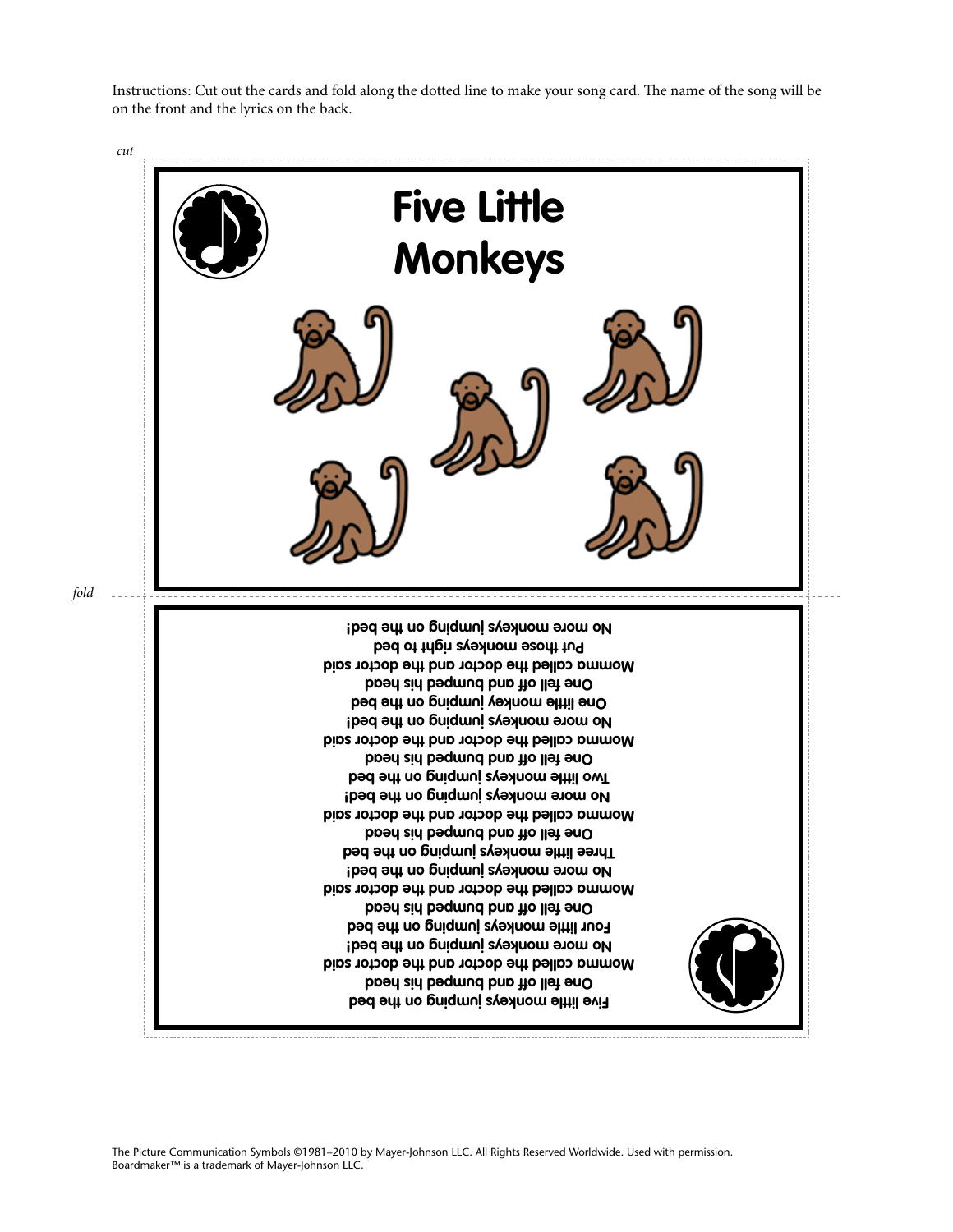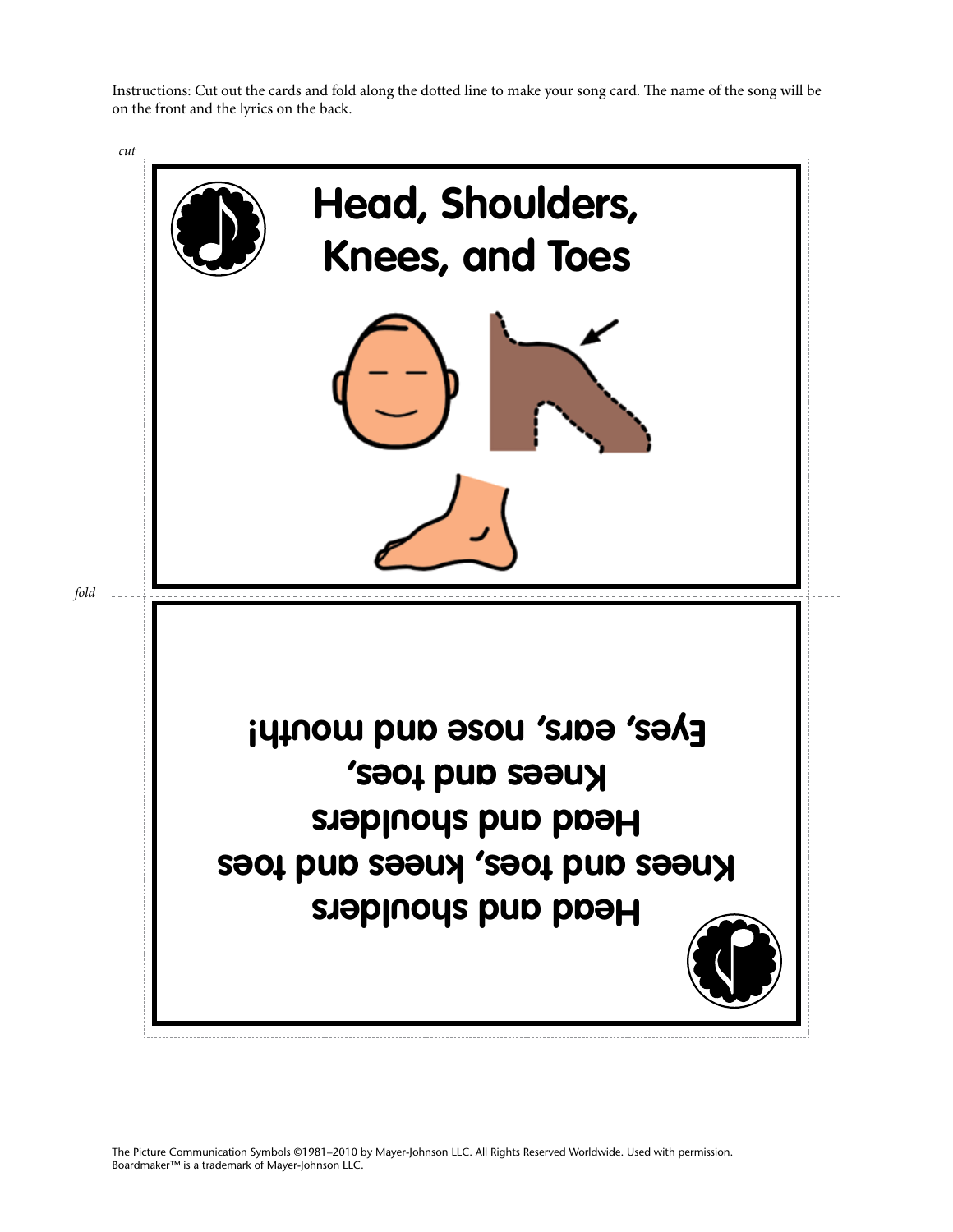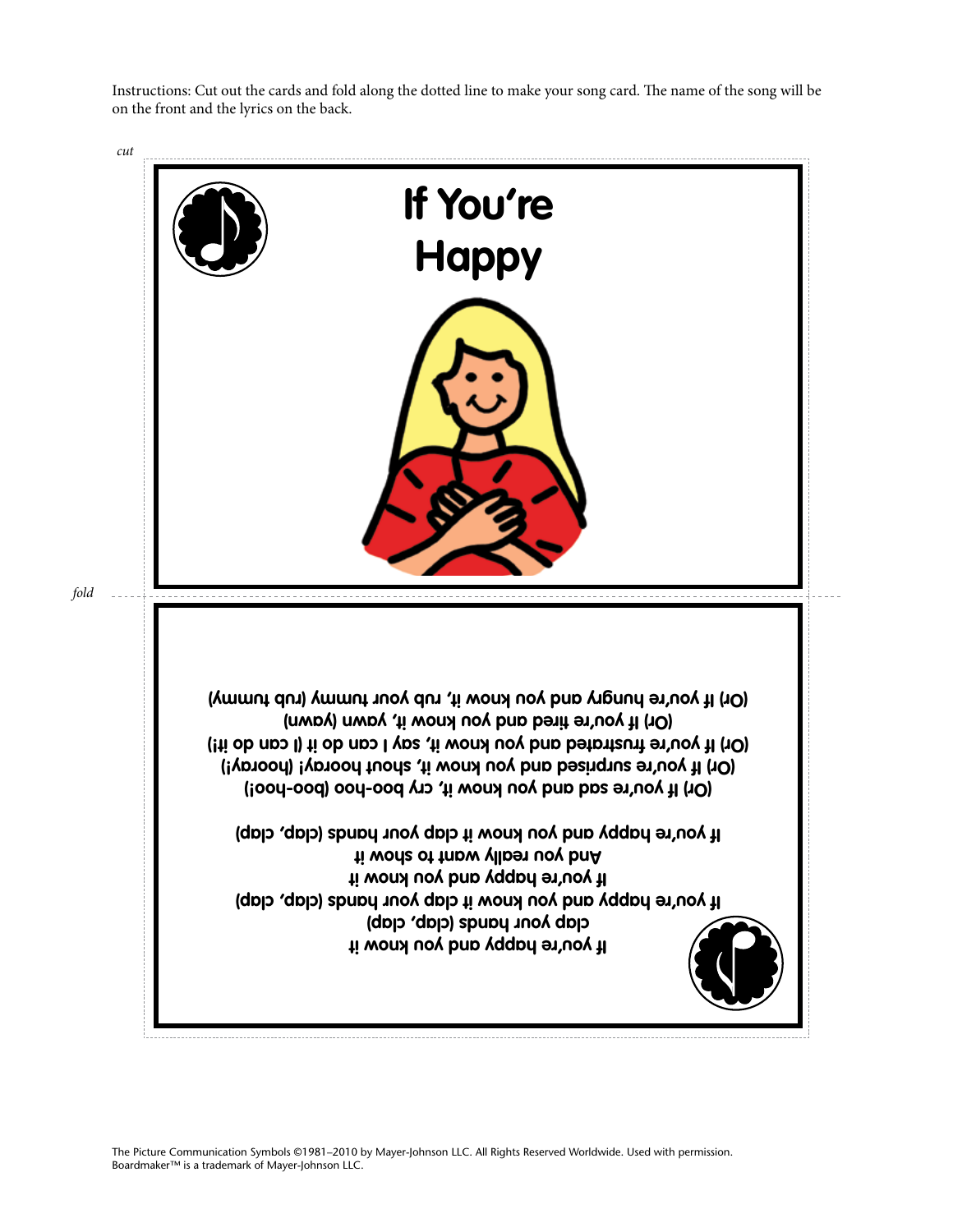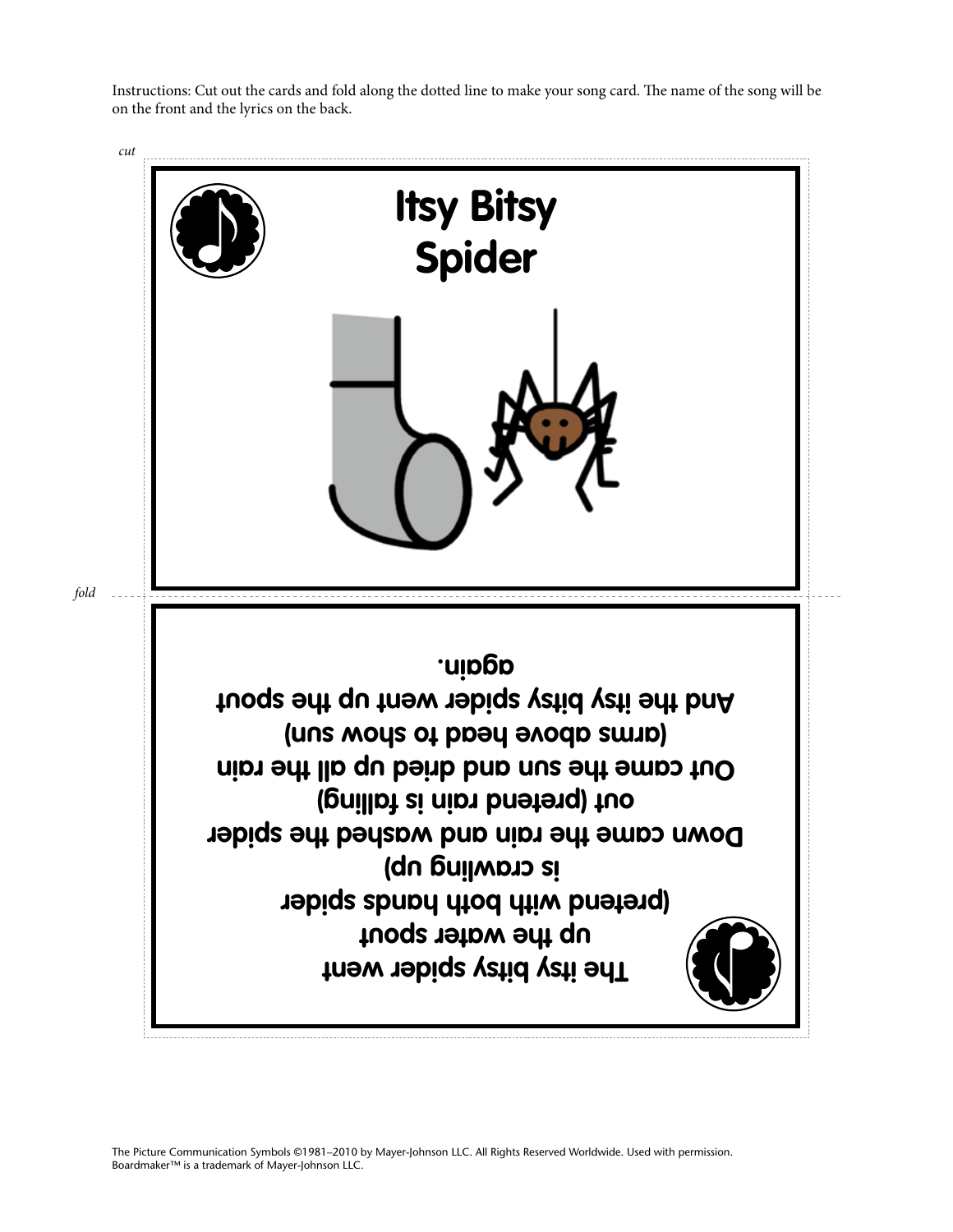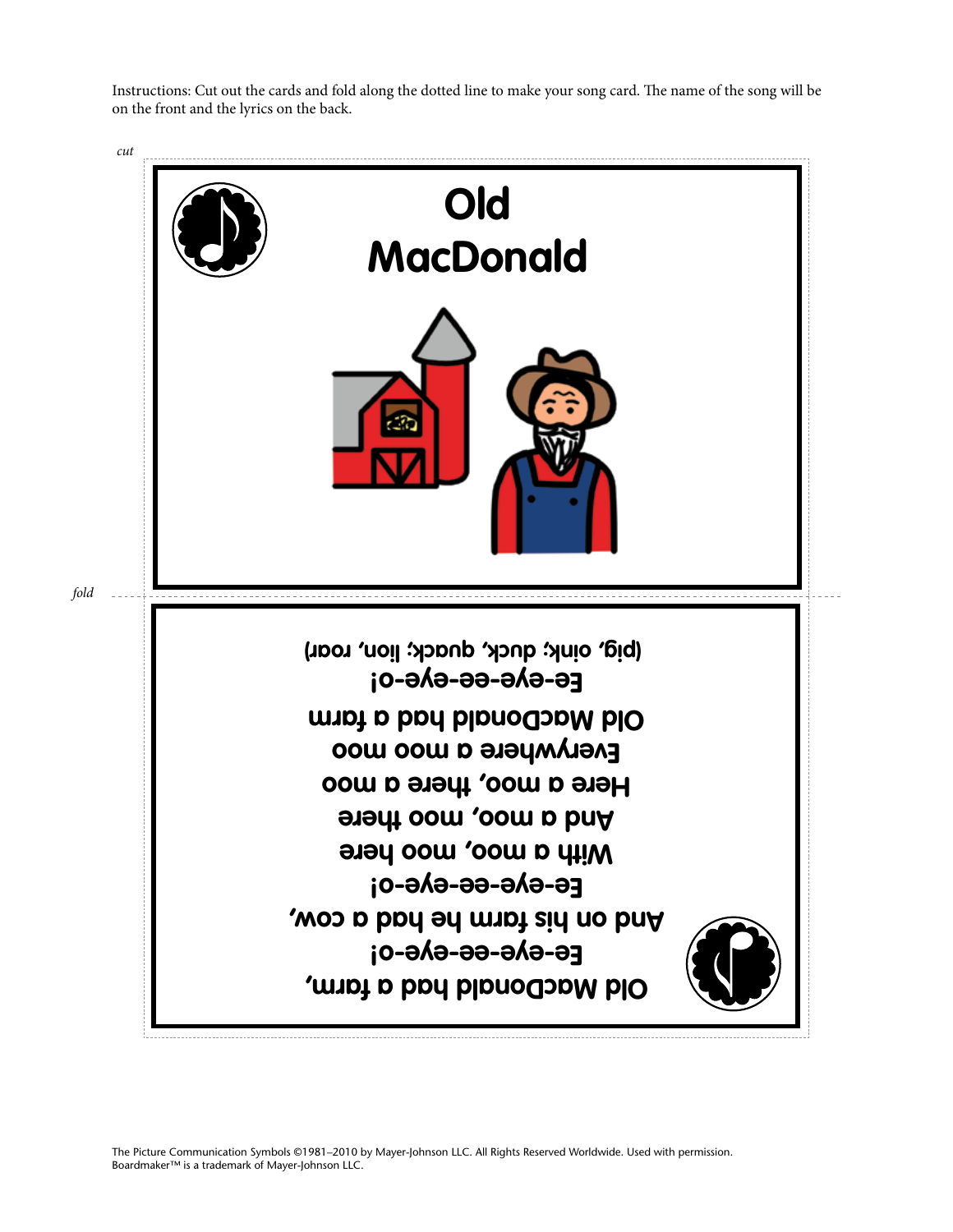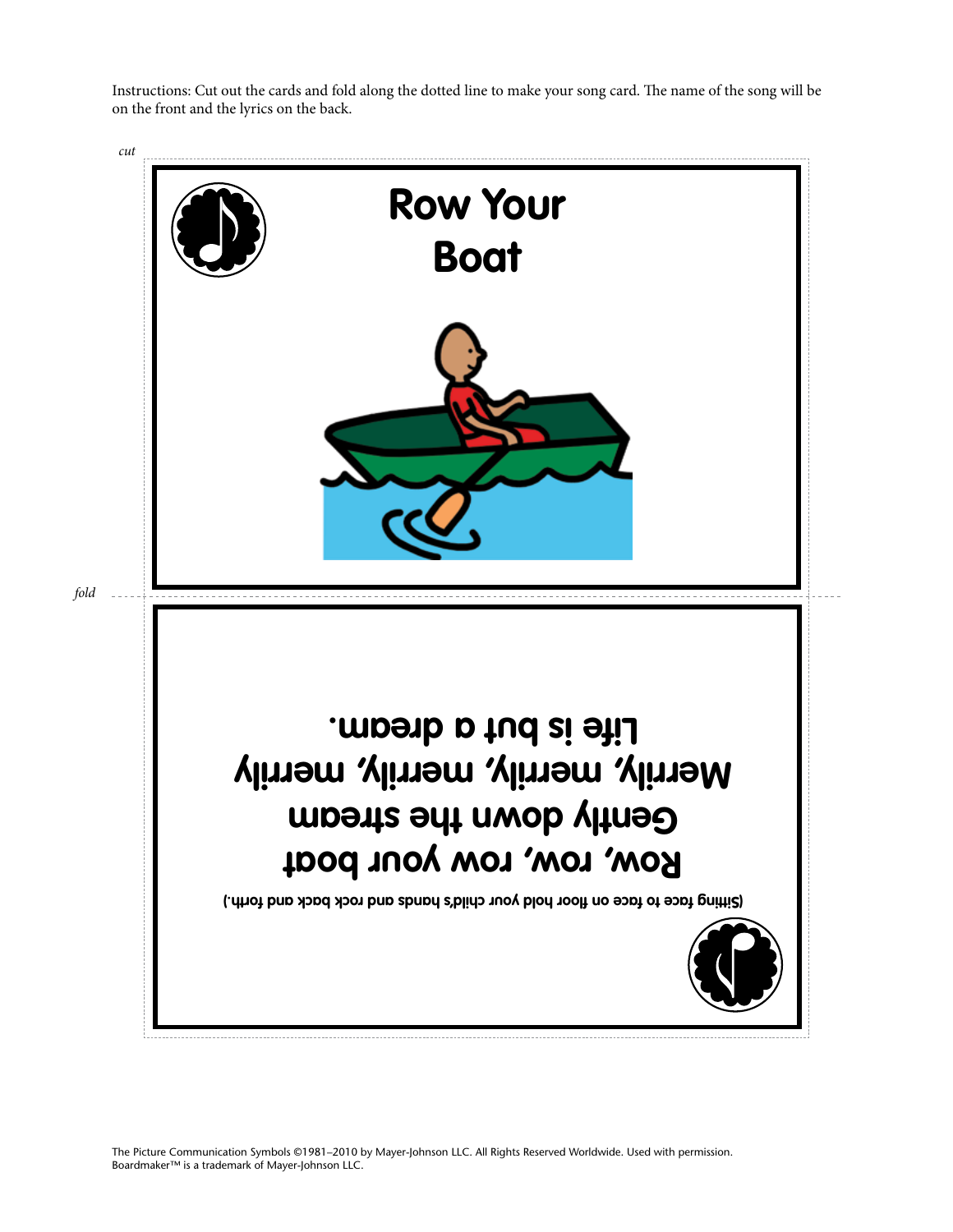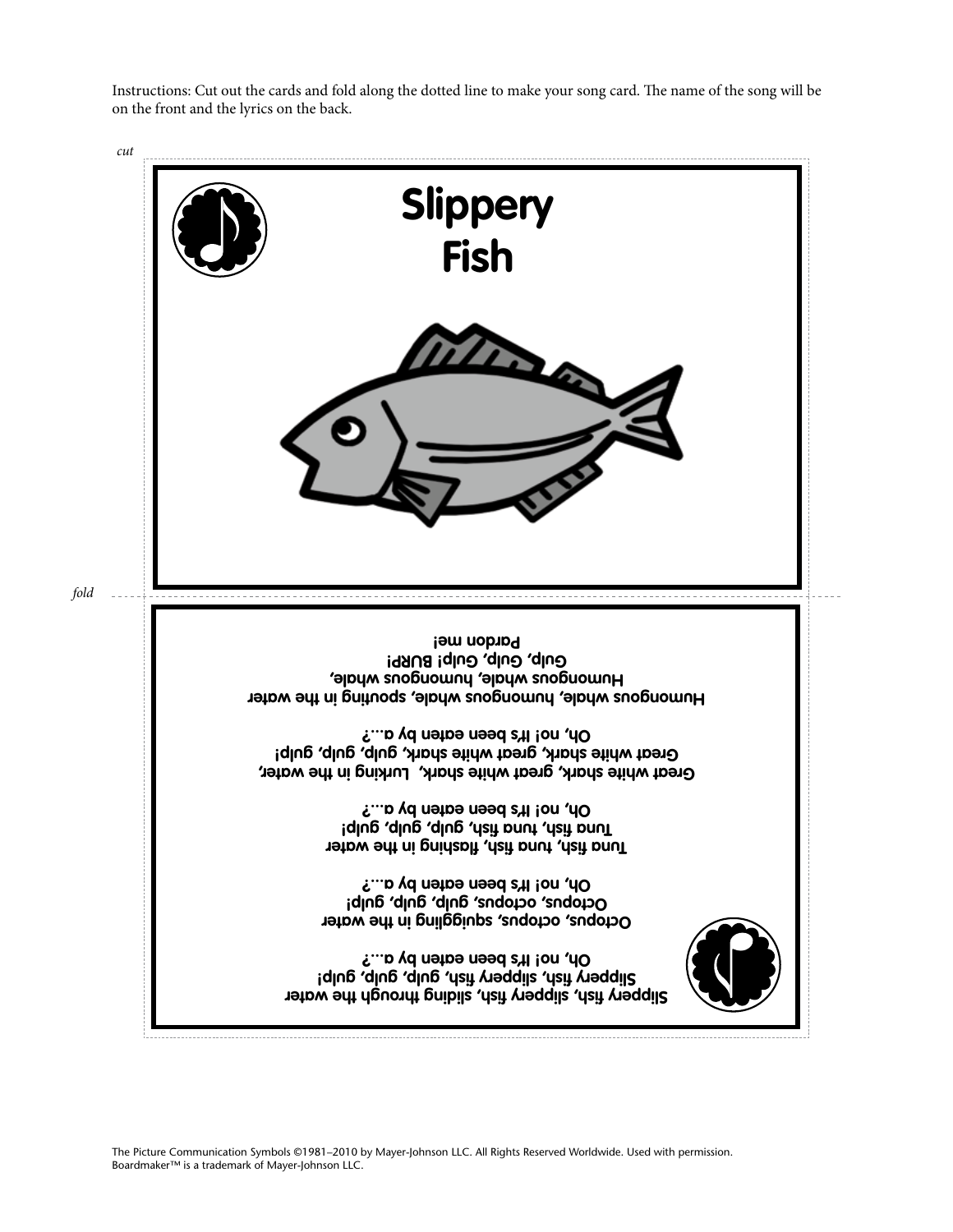